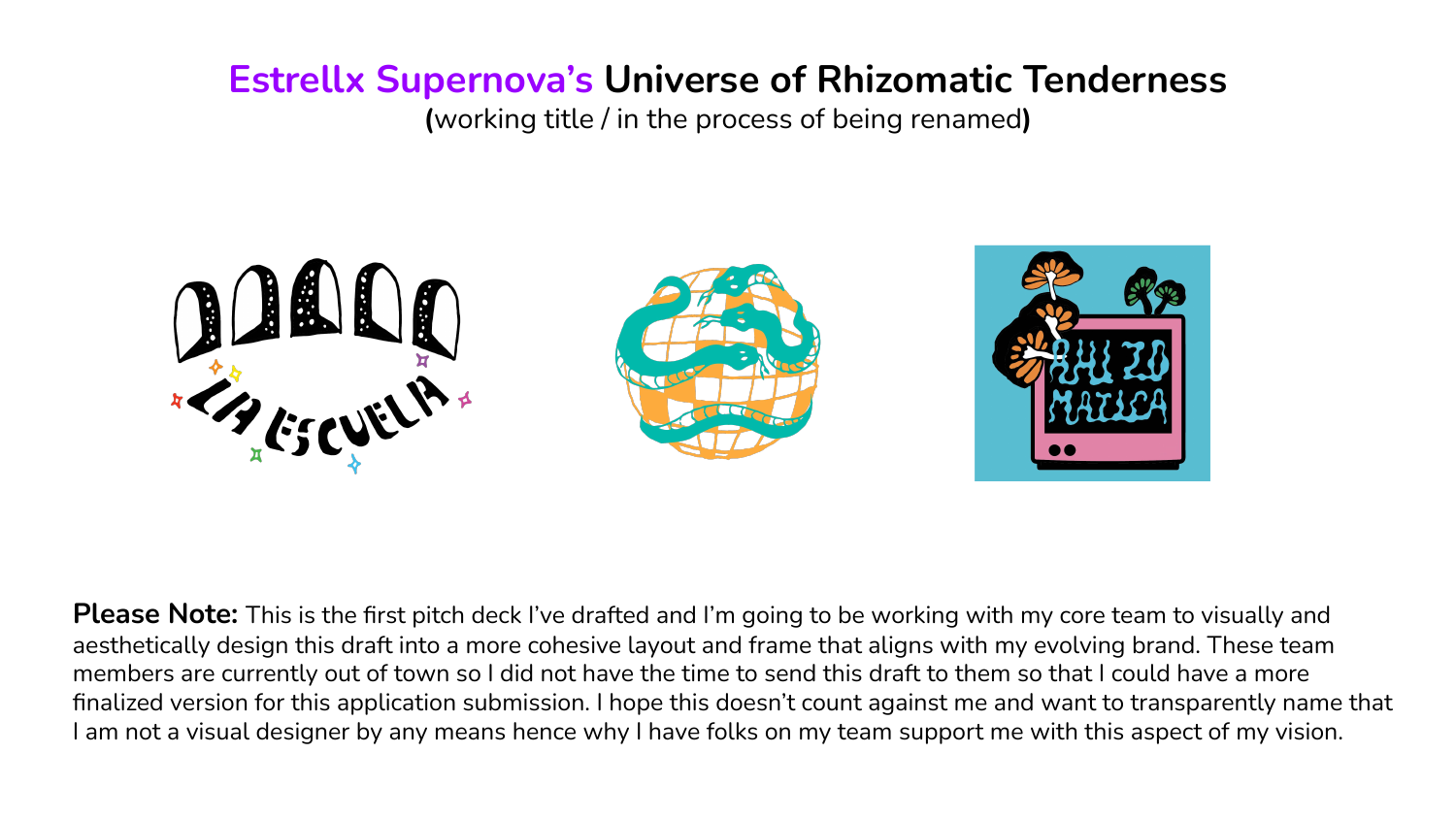# **Estrellx Supernova**

#### **What is your background?**

- Choreographer, Performer, Somatic Entrepreneur, Founder, Cosmic Energetic Orchestrator (CEO) of The Universe of Rhizomatic Tenderness

#### **How did you come to do what you're doing today?**

I started dancing in high school where we were required to do either a sport or artistic elective so I fell into dance after failed attempts at cross-country, basketball, and track. Dancing, choreographing, and performing became my personal channel for healing and for the integration of trauma I experienced in childhood (amongst other events, including a deportation within my family). Through movement, I am able to reclaim my power, energy, body and rehearse new versions of myself into existence. This is the ethos of what I share with the world.

#### **Do you have a team, and if so, who is on it?**

My team currently consists of [Program Manager, asha] + [Research & Proliferation Thought Partner, Megan Kendzior] + [Creative Strategist/Producing Consultant, Marýa Wethers] + [(2) Admin Dramaturgs, augustine zegers + Alicia Rodriguez,] and myself [CEO & Founder].

#### **What type of work do you make?**

- My work is rooted in embodiment, ritual, and choreographic performances. I work as a solo performer, I choreograph collaborative constellations via my dance company called *The Cosmic Angels*, and I curate/devise programming in the form of residencies, retreats, 1:1 mentorships, somatic movement workshops, and other related services on a seasonal and annual basis. My programming is hybrid in form with both IRL and virtual components.
- I am also in the process of devising a series of additional revenue generators called *Honey Pots* that are taking the form of tarot decks/texts, a restaurant/ice cream shop called *Estrellx Nova*, a queer club space + experience that takes place during the day time called *u3/IX*, affordable housing complexes for artists called *Hive Haus,* an app for introverted creatives called *Introverse,* and many more.

#### **What are some recurring questions in your work?**

- Are we celebrating or mourning or both?
- How do we prepare for the not yet seen? / How do we invite the Earth and the unseen as primarily collaborators in all that we do?
- What do you really want and how exactly do you want it?
- How do we build collective economies that center pleasure and the erotic?
- How can slowing the f\*\*\* down allow us to create an entirely new work culture?
- Who is and isn't in the room and what relationships do we need to build from the ground up and long-term to shift this dynamic?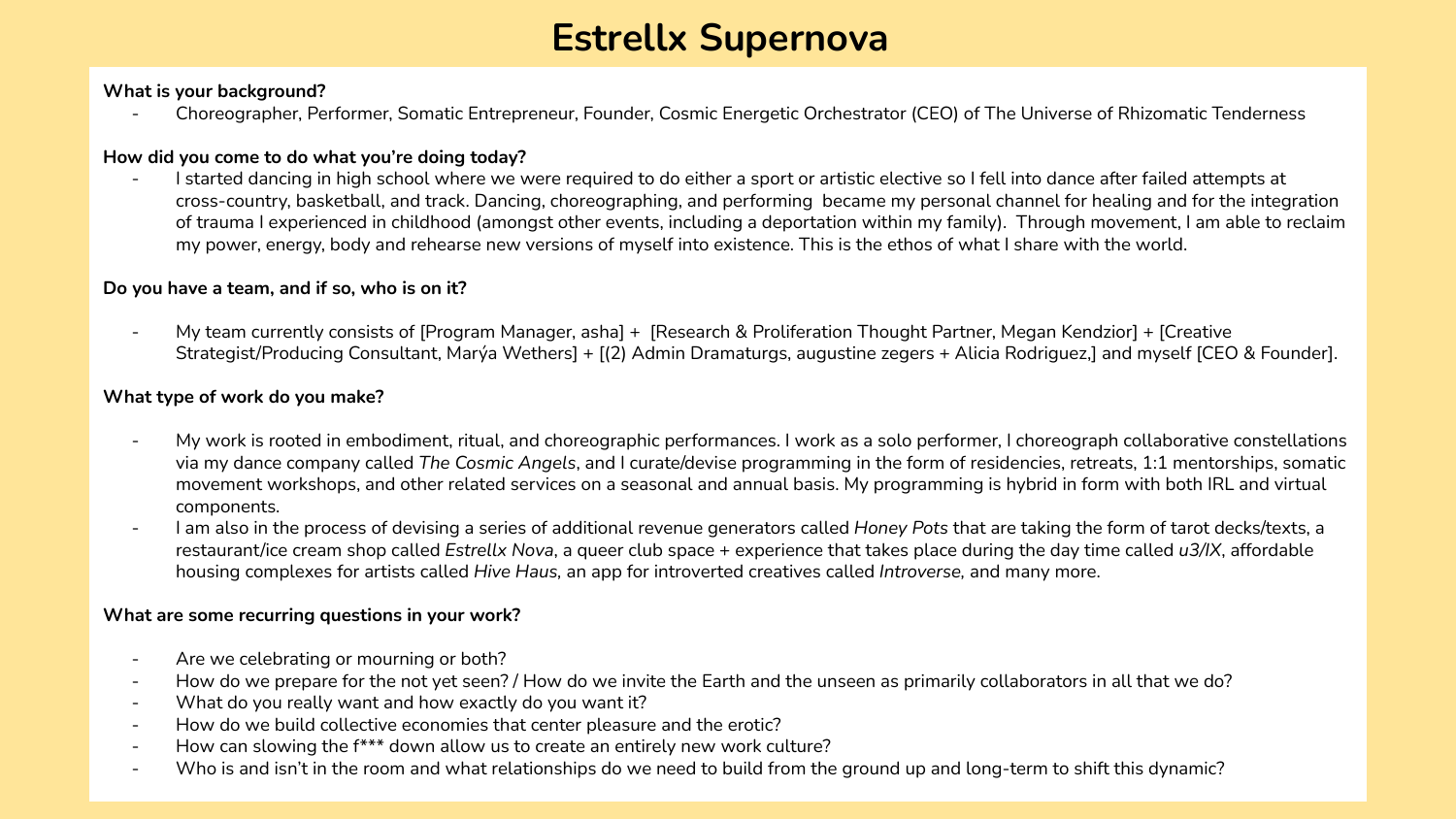### **The Universe of Rhizomatic Tenderness**

*The Universe of Rhizomatic Tenderness* is an interdisciplinary endeavor guided by a simple question: Is it possible for all of us to have our needs met and if so, what are the conditions needed to make this happen? My vision seeks to address this question and issues of sexual harm, mental health, intergenerational trauma, death and dying, climate change, BIQTPOC sovereignty, and alternative economies. *The Universe of Rhizomatic Tenderness* is a cosmology that centers the embodied practice of social and cellular change. Taking cues from ecological processes, indigenous wisdoms, and healing/spiritual justice efforts, *The Universe of Rhizomatic Tenderness* centers the body as both the ground and the fruit of cultural, social, political, and economic interconnectedness.

As someone who has experienced various forms of sexual harm, my life and work are a testament to the importance of centering intimate networks and personal sovereignty in the pursuit of justice as erotic liberaiton. As converging pandemics urge the United States to reckon with itself, our national history, and the shortcomings of our local ecosystems, we have a tremendous response-ability to heal our relationships with self and others on a range of scales: international, environmental, social, and inter/personal. Nothing less than the future of the country, and the globe, is at stake.

Between institutional reform and grassroots organizing, most attempts to produce social change take an *allopathic* approach to healing individual and collective bodies. They target ailments in isolation, often neglecting the interlocking and interanimating processes -- the *spiritual* forces -- that embody the issues we are facing as BIQTPOC bodies (all the -isms and -phobias, financial disempowerment, housing/food insecurity, lack of access to affordable healthcare, etc.). Our movements will only be sustainable if we are creating hybrid strategies and methodologies that center intuition, alternative medicine, grief work, reparations, and ritual. To that end, my vision joins a body of work growing steadily at the intersection of art, activism, healing, and policy: this includes efforts by adrienne maree brown, Lama Rod Owens, Alexis Gumbs, Ethel's Club, Activation Residency, Queer | ART, and many others. While these projects prioritize the importance of both ecological justice and personal transformation, my vision unites these divergent approaches by centering a somatic entrepreneurial mindset, embodiment, and spiritual praxis as sites of multi-scalar transformation. By attending to embodied patterns of oppression from a variety of perspectives, my vision creates space(s) to unlock dormant potential, integrate trauma, heal ancestral lineages, and allow personal visions to emerge.

To this end, my vision takes inspiration from **rhizomes** (another naturally occurring structure), acting on the belief that seemingly distinct entities share a sprawling network of roots. *The Universe of Rhizomatic Tenderness* makes space for catalyzing "external" change by making space for "internal" processes: being heard, grieving and integrating loss, and cultivating the skills necessary to manifest our dreams. My vision is engendering a queericulum that supports and empowers BIQTPOC Creatives on ALL levels: financial, spiritual, emotional, artistic, erotic, ancestral, social. Through our programming, we hone intuition, rehearse behaviors, and plant seeds for releasing inherited conditioning, shame, fear, and trauma. By encouraging subtle perceptual shifts within, this work gradually becomes the infrastructure for an entirely reconfigured corporeal experience that is then emitted into and erodes our current social paradigm from within hence the notion of embodied kinetics.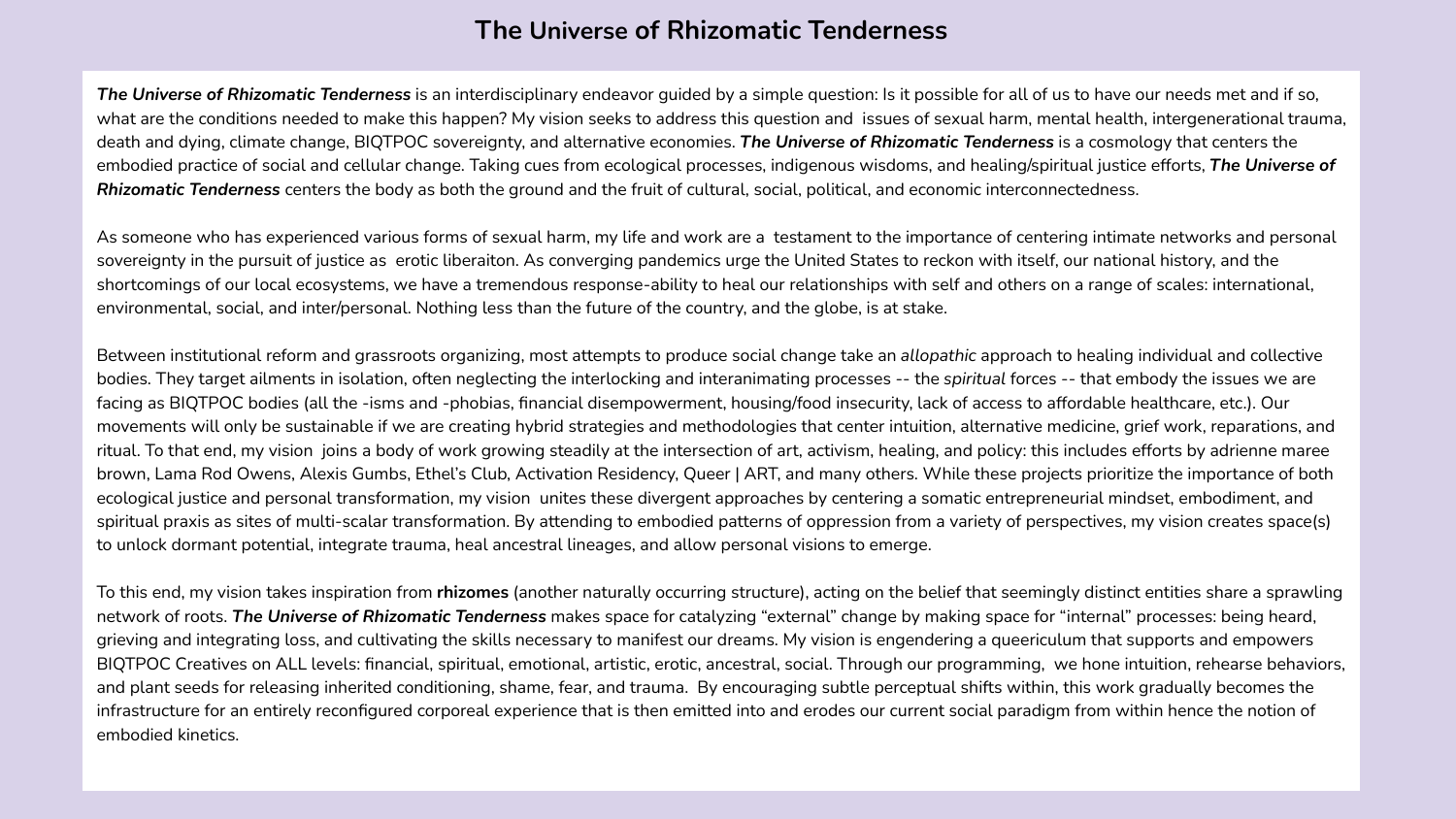## **Infrastructural Expansion**

I am in the process of renaming my vision, which is currently called *Estrellx Supernova & The Cosmic Angels / The School(s) of Tenderness*. The name will be the umbrella title for my organization and ecosystem that will then be used in the process of formalizing my vision at some point in the coming months. This process involves integrating feedback from a roster of advisors, colleagues, and supporters via a Spring Retreat I organized this past month with Creatives living in and outside of the U.S.

**With respect to programming**, I am currently in the process of fleshing out *Dark Matter* - a series of day raves and somatic workshops + *Power Bottoms / Bottoms Up* - a yearlong accountability group centering the erotic, entrepreneurship, and embodiment + *Residencias Rhizomaticas #2 - #5* - a healing-based artist residency experience that will grow from (2) weeks long in 2022 to (4-5) weeks long in 2023 + *Animate, Intimate Erotic Retreat #1* - a retreat container for BIQTPOC folks who are seeking to reconnect to their pleasure + am devising my first tarot deck called *The Tarot de Quebrantamiento* that will include elements from a queericulum I am working on and will be an affordable healing resource for folks who may not be able to afford any of my programming or working with me 1:1 via *The \_\_\_\_\_\_\_\_\_ Room*, an intuitive coaching and dramaturgical support container. Other programs and efforts on the horizon include *ULTRAVIOLETA*, a media channel and queer performance and healing arts festival.

All activity -- queer clubbing, choreographic innovation + incubation, healing, performance, and farming -- center the voices, visions, and efforts of Black, Indigenous, Queer, and Trans Creatives (BIQTPOC), and engages with embodiment, energetic healing work, cyclical deep listening, and cosmic strategic planning. Aiming for international, intergenerational, and transdisciplinary engagement, *The Universe of Rhizomatica Tenderness* will promote BIQTPOC empowerment.

As I continue to devise this vision, I am noticing that the time I spend in the dance studio researching has radically decreased. Therefore, an additional goal is to revisit my relationship to time and develop a new schedule that balances play with work with movement research in a more holistic way. This is critical to ensuring my personal wellbeing and the overall wellbeing of my vision as I am literally interested in designing the blueprints for this vision via movement research.

This project implements the beehive as its guiding organizational model. Activity will radiate from a central U.S. Hive, which will act as a hub and template for (12) Hives scattered across international locations. Each Hive will consist of the five core spaces (venue, club, farm, incubator, healing center), will be located on different geographic textures, and will draw its strength from local BIQTPOC communities and audiences.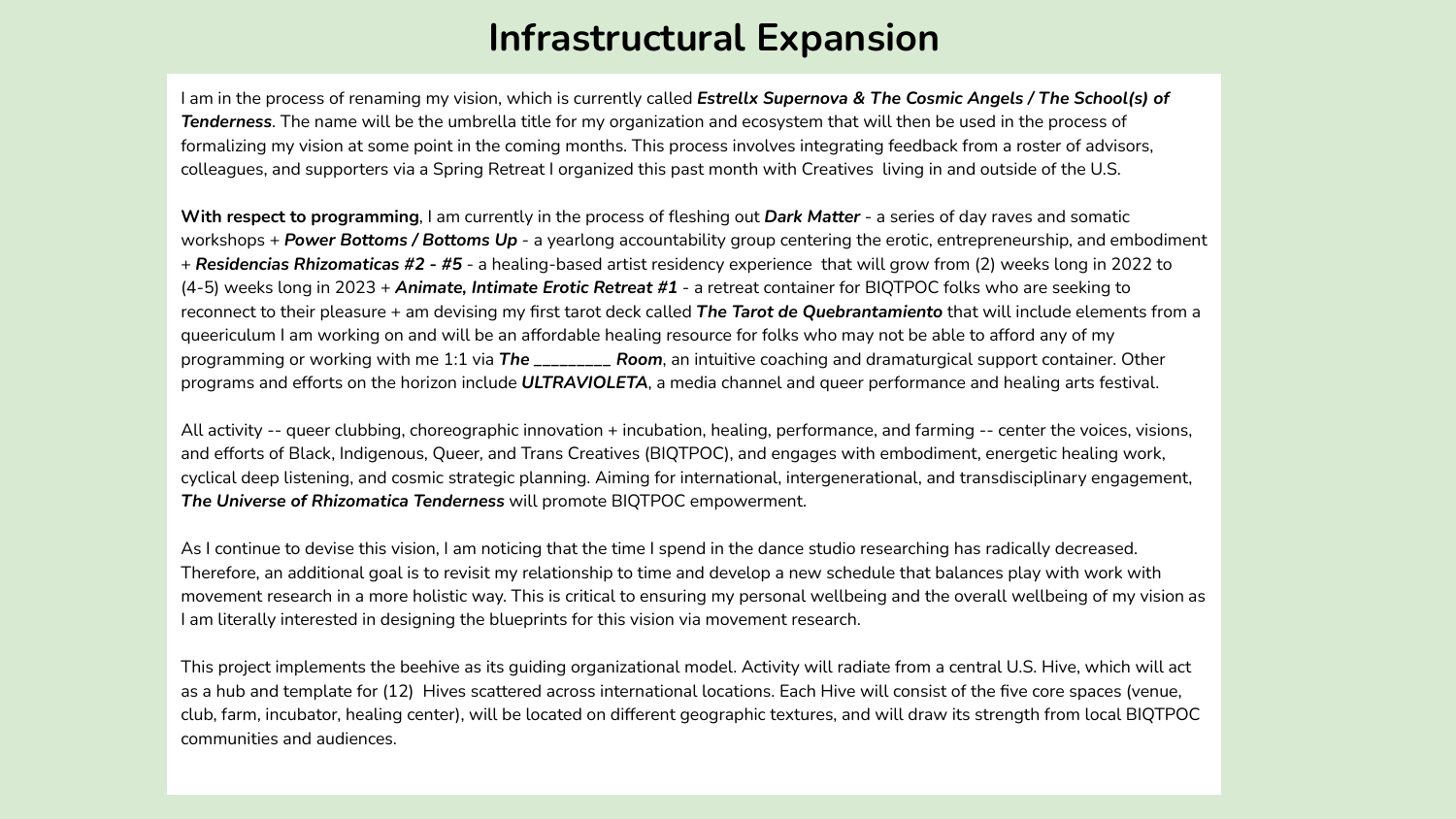# **Cosmic Energetic Orchestrator (CEO) / Founder**

#### I am:

- devising a new work culture that honors the human body's circadian rhythms, which means decreasing the work week, including line items in my operational budget for human reality expenses (such as time for grieving), centering movement, check-ins, non-violent communication into all core team trainings, and other ideas on the horizon;
- curating programming and facilitating group  $+ 1:1$  experiences;
- crafting solo and collaborative performances in various venues, each with their own respective team, budget, and timeline;
- devising and managing budgets + managing a team / delegating tasks + setting schedules and running meetings;
- writing applications (for grants, residencies, operational support, professional development opps, pitching opps);
- attending leadership, choreographic, somatic, and entrepreneurial development incubators on an ongoing basis;
- actively in conversation with students and clients who engage w/ my work to gather their feedback and integrate their wisdom into future cycles of programming;
- devising a marketing timeline for all public facing events and programs;
- synthesizing a queericlum that is rooted in my choreographic praxis alongside a 5-10 year plan of when to launch respective branches of programming, performances, products, and spaces;
- traveling internationally to scout geographies for potential Hive sites whilst building intentional relationships with local BIQTPOC communities FIRST; moving through the world with my intuition and a soft intention always;
- co-devising a task allocation sheet which will allow me to discern when to hire whom including an accountant/bookkeeper, an additional Program Manager, a Crowdfunding Dramaturg, and more;
- ensuring the spiritual aspect of my vision is attended to by working with healers, intuitives, and bruixs.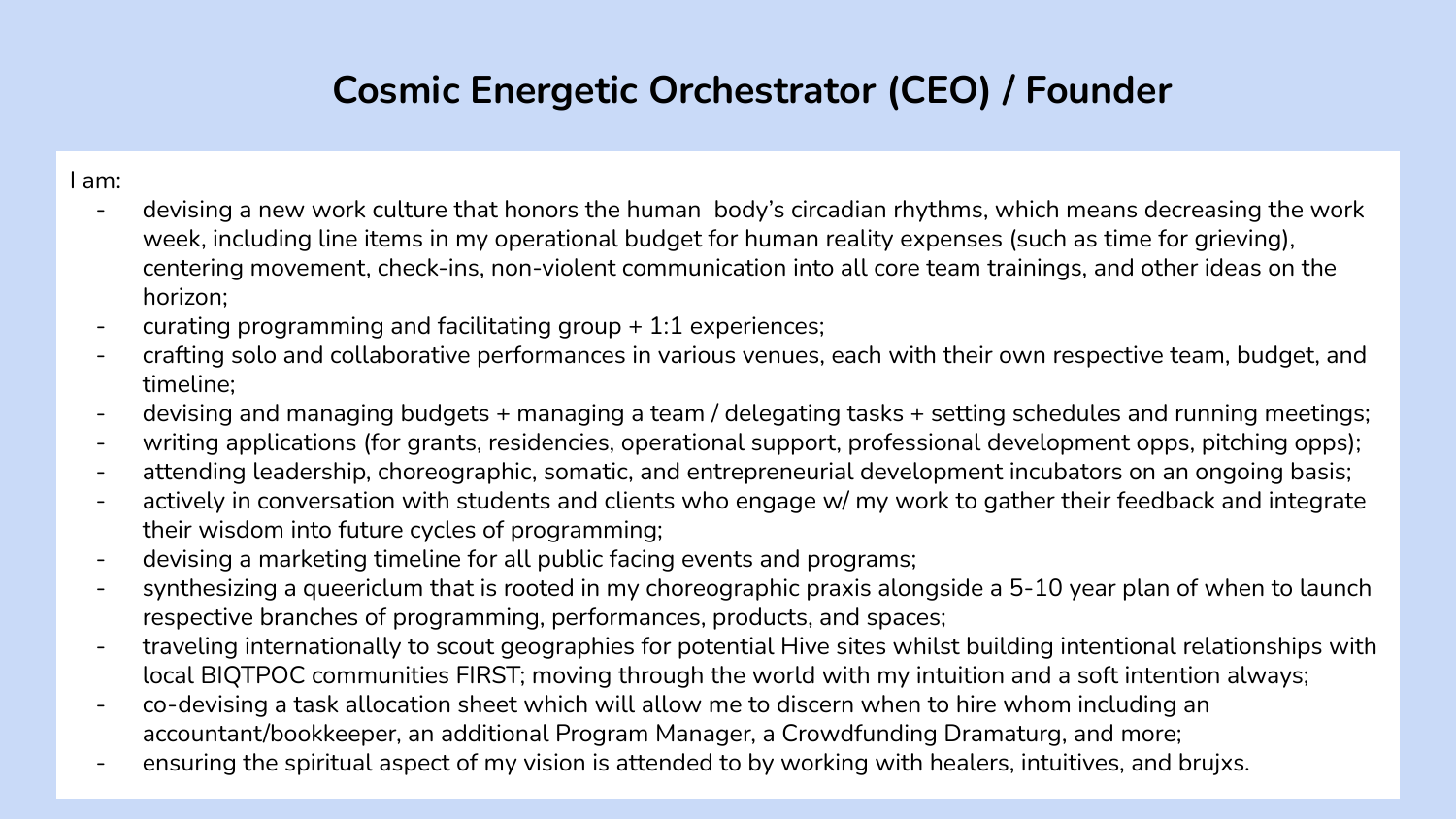## **Mission & Motivation**

I care about financial, erotic and spiritual liberation for Black, Indigenous, Queer, and Trans Creatives because we exist in an ontology that still refuses to see us and value our work. At the end of the day, my goal is financial empowerment and interdependence, mental health support as an integral part of holistic well-being and centering movement praxis as the core mechanism for igniting all of the above. Even though money is not the only sole or core resource we have access to, it is often the missing component in many of our lives, careers, and visions and we are aware that lack of access to capital is intentional and by design. We will shift this narrative on its head by creating our own internal wealth and economic systems using ancestral wisdom and guidance and allies along the way.

*The Universe of Rhizomatic Tenderness* is an architectural and shape-shifting space that will manifest in the form of a queer club, healing center, performance venue, choreographic research incubator, and land-based initiative. This plasticity seeks to reflect and honor the ways our identities as BIQTPOC folks is constantly in flux, adjusting, adapting, and responding to the conditions of our current white supremacist, heteropatriarchial, and capitalistic paradigm that is no longer serving the collective consciousness and health of the planet. *The Universe of Rhizomatic Tenderness* will physically adapt to the needs of the respective visiting residents and will partner with local and global initiatives who are doing similar work as a way to develop a wider constellation of care amongst BIQTPOC stakeholders. Additionally, *The Universe of Rhizomatic Tenderness* aims to set into motion new hubs in geographic centers where pre-existing partnerships have been established, with the main hubs remaining on Turtle Island, the EU, and Central America. What sets us apart from other initiatives doing similar work, is that we are using the body, its awareness, our somatic phenomenological experience as the core pathway for igniting social change. We are decentralizing whiteness and centering our own voices without erasing the systemic oppression that is 100% real yet the focal point is our dreams and visions and making them tangible with concrete goals and action steps. This is a choreographic, spiritual, ritualistic, architectural, and entrepreneurial project that divests from any notion of "fixing" anything and uses compassionate witnessing and deep listening to allow patterns to shift within their own timing.

My vision seeks to gather our energies and from there we slow down and take the time to tune into what wants to emerge between us. My vision invites us to rest, integrate ritual into our daily practices, instigate earth-centered projects, commune with ancestrxs, heal and integrate inherited and intergenerational trauma, and inhabit our full selves through sharing and exchanging embodied practices and methodologies.

My vision recognizes and honors the unseen as a primary collaborator and frames choreographic systems as portals for reclaiming, re-membering, and accessing ancestral wisdom that colonialism has tried to erase. My vision manifests social change by persisting on pleasure, joy, generosity, vulnerability, intuition, cross-pollination, forgiveness, and actively erodes the forces of shame, guilt, and fear through our programming and intention to center healing and slow down medicine in everything that we do.

My vision seeks to honor the power of subtle gestures and pairs this overlooked energetic constituency with more visible and pragmatic approaches to develop unique pathways for healing and transformation at the level of the root. By turning compassionately towards attending to our individual and collective root systems, we will conjure a new paradigm that centers accountability, equity, reciprocity, generative dissonance, play, and social change on both micro and macro levels; the work begins at the personal / autonomous level and then become balanced with the power of interdependent community building.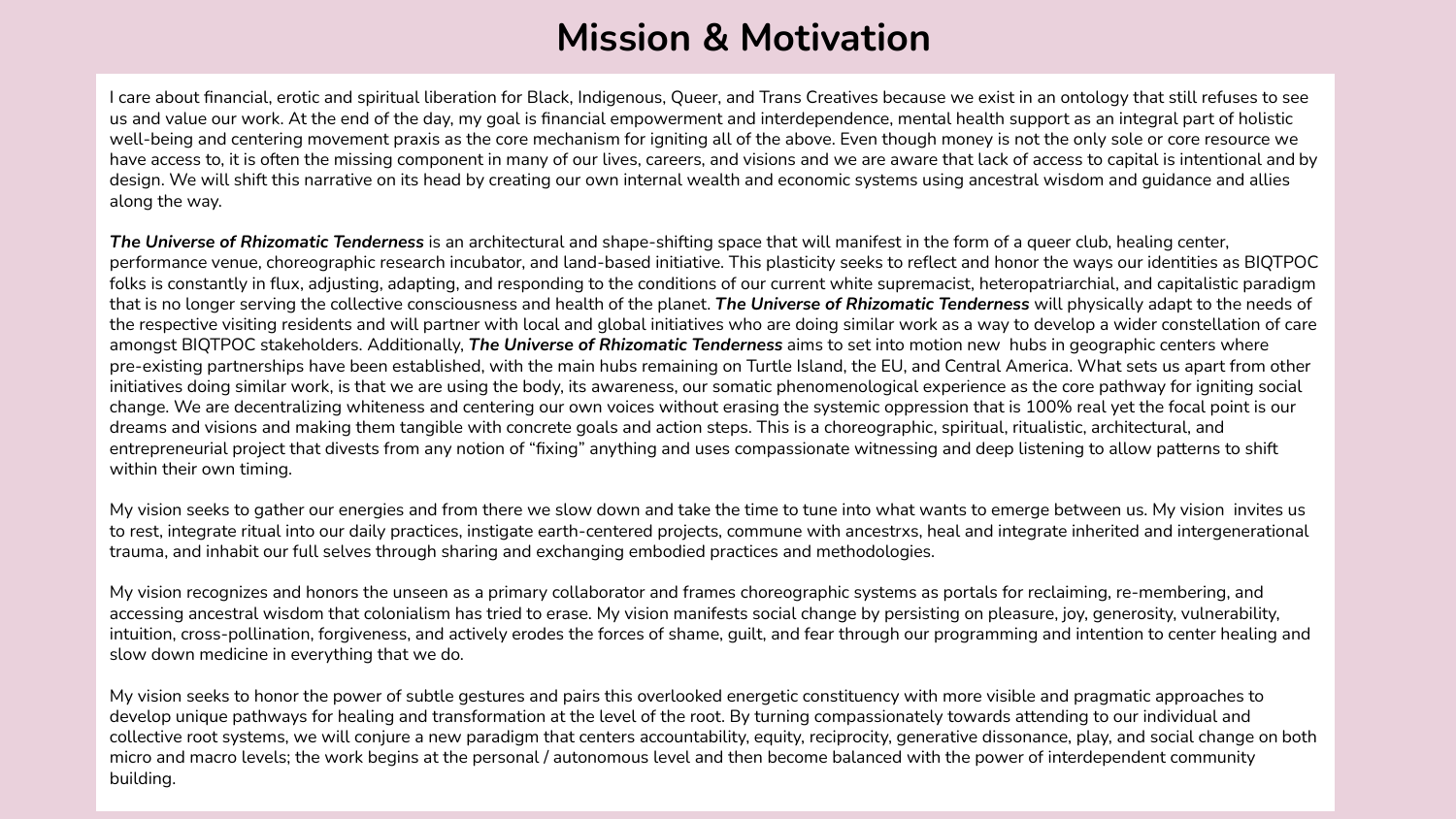### **What's a recent project that speaks to your practice?**

*Residencias Rhizomatica #1* launched in Los Angeles, CA between Jan. 31 - Feb. 12, 2022. This was the first of three healing-based artist residency experiences designed to take place over the course of (13) days or a trecena, which is connected to the ways my Mayan ancestors organized their relationship to time. *Rhizomatica* occurred IRL across a variety of venues through LA including Stomping Ground LA, Grand Central Market, NAVEL, LA Historical Park, and WeWork. With respect to ethos, *Rhizomatica* is framed as a nomadic club space where I am offering somatic, choreographic, and ritualistic tools shared with the intention to activate new dimensions of each cohort member's relationship to embodiment, Spirit, and creative practice. Within my own work, club spaces as sites of generative dissonance, as sites where mourning and celebration come together, where BIQTPOC bodies can explore new identities, have and continue to be a critical throughline. I work with durational movement and experimental choreography to curate experiences that transcend and bend time and pay homage to my own healing journey around reclaiming my inner child who experienced sexual harm. Although the first iteration of *Rhizomatica* is complete, the process of digesting the experience is ongoing as is the process of integrating what one has received from the experience. I find residues of the cohort members on a daily basis due to the fact that I incorporated a gift giving component to the residency. Personally, I find myself making myself more available to life, to being seen, heard, affirmed, uplifted and this energy will continue to grow as I shift *Rhizomatica* to Portland and Seattle this summer. The energy that the cohort and I co-created is rooted in unconditional love and I sense this everytime we bump into each other. .

#### **What steps have you taken toward getting your business going, or in developing your project?**

**Dec. 2019**: I applied for a Creative Capital Award and received a grant the following year, which allowed me to begin to devise my vision. Funds have all been allocated.

**Winter 2020 - Winter 2021:** I applied to the UPTIMA Entrepreneurial training program (based out SF), which supported me with drafting a business plan, initial minimum viable products and services, and brought me into an initial cohort of BIPOC entrepreneurs, which was an entirely new experience for me.

**Fall 2020**: I invited Megan Kendzior onto my team as a Research & Proliferation / Thought Partner who has been offering her time pro-bono since this initial invitation.

**Fall 2020**: I launched the first iteration of *PLATAFORMA*, which is the first branch of programming to exist under *The Universe of Rhizomatic Tenderness*. *PLATAFORMA* was a jam -packed (2) week virtual encuentrx that brought a constellation of BIQTPOC healers, herbalists, choreographers, and artists together to disseminate and exchange corporeal and spiritual knowledge. *PLATAFORMA* is being renamed as *ULTRAVIOLETA* this year.

**Winter 2021 - ongoing**: I worked with several financial and life coaches including Michelle Boulé, Barbara Huson, Dana Balicki, Marcus Brooks, Elaine Grogan Luttrull and others who have supported me with understanding my value and worth, tackling limiting beliefs, making huge life decisions, understanding my cash flow, and devising strategies for healing my relationship to wealth and money.

**Fall 2021 - Summer 2022:** Designed & launched the first (3) iterations of *Residencias Rhizomatica*, which includes a radical increase in price point for #2 and #3 as a mechanism for ensuring I am paying myself and designing a more cohesive experience for all.

Next Steps Include: Renaming my vision (by end of May -June 2022), deciding on the first U.S. base / headquarters for my vision (NJ or LA), formalizing my vision as an LLC or S/B Corp (by June - Aug. 2022), and continuing to launch new programming including, and others.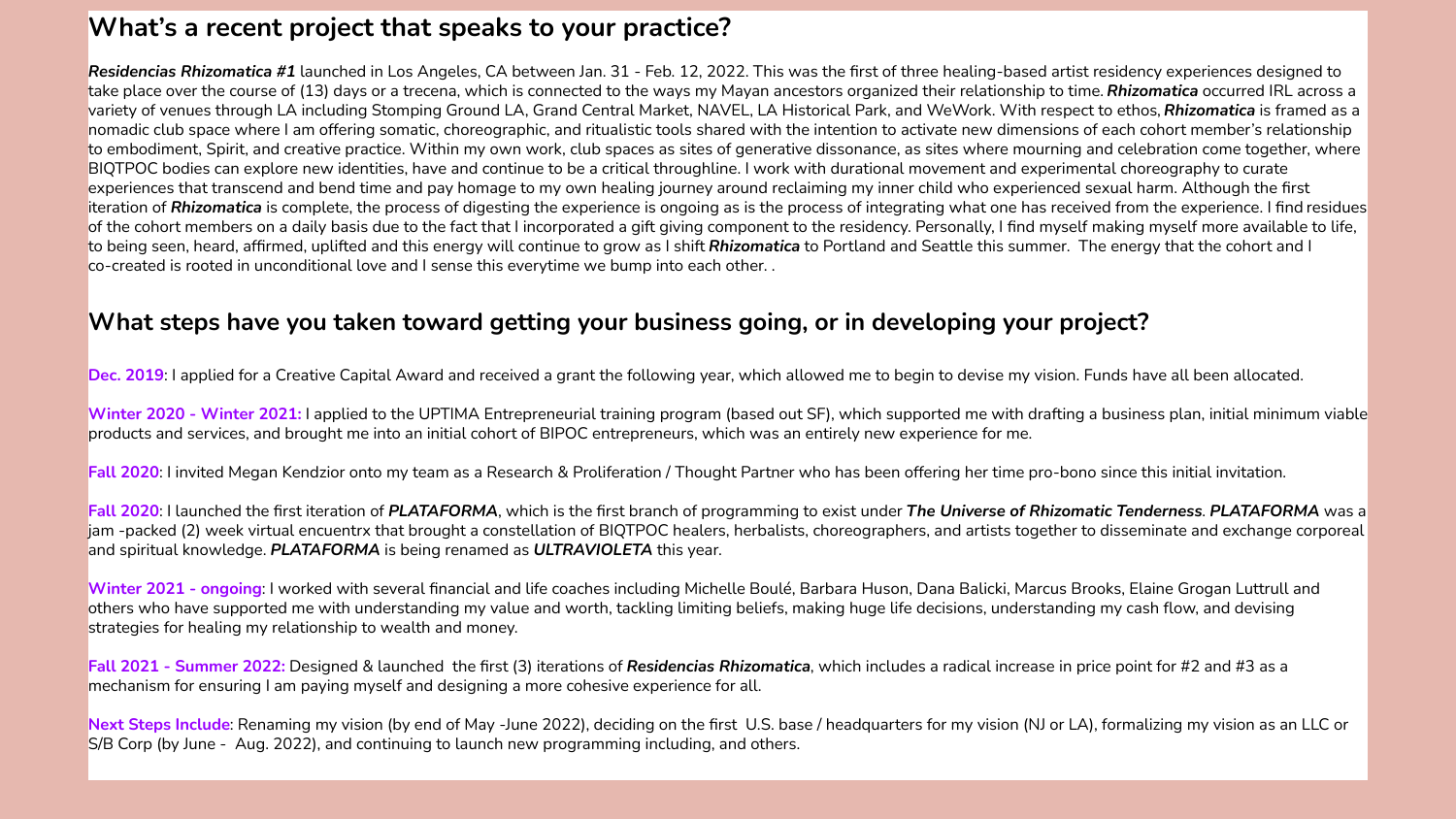## **Where have you shared your work before?**

**What are the kind of places, physical or digital, where one may encounter your work?** 

- in performance venues (black box theatres, proscenium stages, outdoor spaces, nightclubs, dance studios)

- via dance programs within specific institutions (UC Riverside, Mills College, UC Boulder, UCLA)

- via being curated into pre-existing dance organizations' (who tend to be non-profits) programming (PIETER, Gibney Dance, MOCA Geffen Warehouse, Los Angeles Performance Practice, REDCAT, Brooklyn Arts Exchange, Forum Dança)

- virtually via Zoom (when I'm working with 1:1 clients and/or teaching my *New Moon Quebrantamiento*  workshop series)

- I'll be launching products in the form of tarot decks, books (coloring and choreography-based), amongst others via my Mercado Central. I'll be launching my own spaces as well that will become franchises globally that will also function as community organizing and empowerment centers.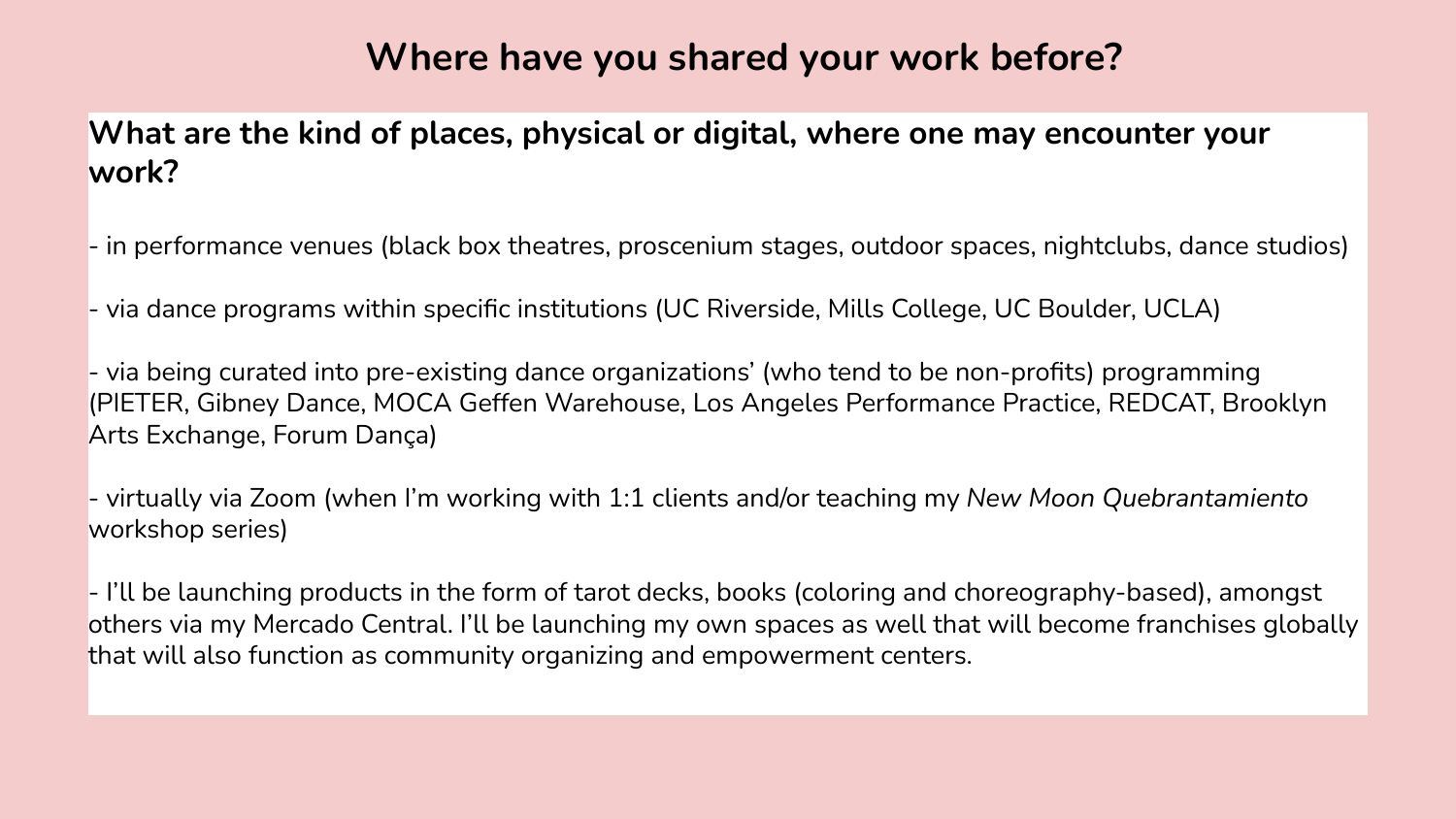### **How do/will you make money?**

#### **What are your income streams?**

- Performance Commissions [ongoing basis since Fall 2015]
- *The \_\_\_\_\_\_\_\_\_ Room* [a 1:1 intuitive coaching container, launched Summer 2021]
- *Residencias Rhizomatica* [cohort model, launched Jan./Feb. 2022]
- Teaching at UC Riverside [secured as of Apr. 2022]
- *Dark Matter* Day Raves [cohort model, launched Apr. 2022]
- *Tarot de Quebrantamiento* [product, launching Spring 2023/2024]
- *Estrellx Nova* [Guatemalan-American-Korean Restaurant and Ice Cream Shop, launching Spring 2023/2024]
- u3/IX [queer club space, launching Spring 2024/2025]
- *- Hive Haus* [affordable housing complexes launched Spring 2024/2025]
- And more being devised / on the horizon!

### **Do you have a business model?**

- I am currently fiscally sponsored, which I use for my performance commissions and any related grants I may be applying to to support my performative endeavors.
- I am still researching business models yet feeling close to landing on either an sole member LLC or jumping into S/B Corp formalization process. I am also potentially interested in having a hybrid model with some aspects of my vision being non-profit and others for-profit.

### **Do you have clients?**

I am still building traction for my 1:1 coaching container and up to date have cycled (3) folks through this experience with at least (2-3) more on the horizon. *Residencias Rhizomaticas* can only hold space for 13-15 participants maximum and for LA we reached our capacity and had a waiting list. I plan on training facilitators next year so that more cycles can happen simultaneously. *Dark Matter* Day Raves can only hold space for 21 participants to begin with and since I'm launching this month I won't know about market traction just yet, but I estimate that 5-13 folks will arrive per session.

### **What kind of funding are you seeking?**

I am seeking funding that allows me to retain full ownership, authority, and decision-making power over my vision, funding that will support me with increasing my operational capacity and fully shift my vision from idea to start-up, funding that will allow me to focus my awareness on (1-3) MVPs versus (5-7) so that I can focus my time, energy, and resources more effectively, funding that will support me with designing some of the architectural blueprints for spaces such as *Estrellx Nova*, u*3* and *Hive Haus,* which are all for-profit initiatives that will fuel funds into other parts of my vision.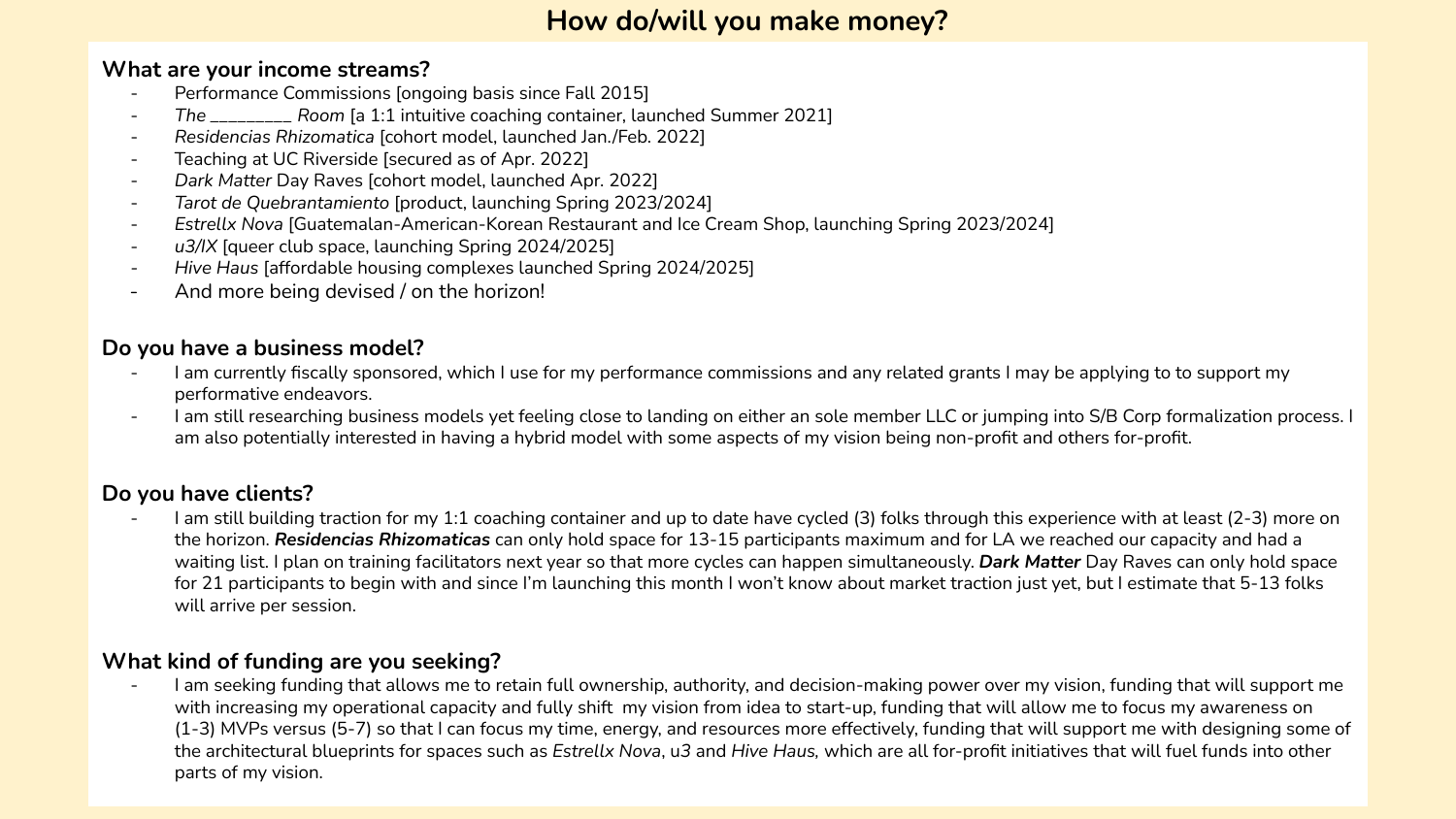# **The Future of [The Universe of Rhizomatic Tenderness]**

### **What do you hope to accomplish in the next year and beyond?**

On a personal level, I am in the process of devising a robust and enlivening cash flow strategy that will support me with becoming financially empowered. These past couple of months have been the first time in my adult life where I have been food insecure and afraid of losing my housing so being able to confidently raise my price points, secure clients, and advocate for my value is at the top of the list.

From this empowered place, I can then begin to translate and develop a cash flow strategy and strategic fundraising plan for my vision over the course of the next 5-10 years. I have an initial business plan, and goals for what I personally want to earn (alongside my vision's revenue) and I would love to spend some time revisiting it, making amendments with folks on my team so that I can create a task allocation sheet that corresponds with an estimated timeline that includes all infrastructural milestones and launch dates for programs, services, performances, and products. It will be critical to embed ample time for rest, vacation, and time to develop my choreographic craft as these is the core component to ensuring I can lead and birth this vision from an energetically abundant place and through my own unique voice.

More immediately, I am aiming to rename and formalize my business in the United States first between June 2022 - Sept. 2022, and then from there begin to develop global partnerships with other BIQTPOC arts and entrepreneurial organizations to begin planting seeds for the international headquarters and hive sites. Once I've identified the headquarters in the U.S., then I can begin to fully scaffold (1) Universe / Site which consists of the following core components [La Escuela, Queer Club, Farm, Innovation Incubator, Healing Center]. I also wish to expand my networks, pitch my idea and vision more to attract more clients and ethical investors, develop a Queericulum (which will serve as the throughline for ALL Universe of Rhizomatic Tenderness sites), and make sure that I'm having fun all along the way.

## **How can NEW INC help you bring your vision to life?**

After June 2022, I will be completing leadership development incubators that have supported me to getting me to where I am and will have the entire summer to breathe, integrate, and sit with what I've learned so I would love to make sure that I have a new mentorship and research/development container in place come Fall 2022. My vision would not have been made possible if it wasn't for all of the conversations that I've been having on a consistent and monthly basis with team members, colleagues, lovers, mentors, coaches, and family members —all motivating me to keep going even in the midst of the pandemic and my temporary financial low. Having a new network of creatives, entrepreneurs, and thinkers on the East Coast will renew my energies especially as it relates to the theme of Collective Abundance, as I am also thinking of moving in this direction come Sept. This theme is quite literally what I am meditating on choreographically, spiritually, dramaturgically, and curatorially as I move towards devising a business, organization, and ecosystem that ensures my livelihood, those of my team, those of the BIQTPOC community that I'm serving, future generations to come, and the Earth are front and center.